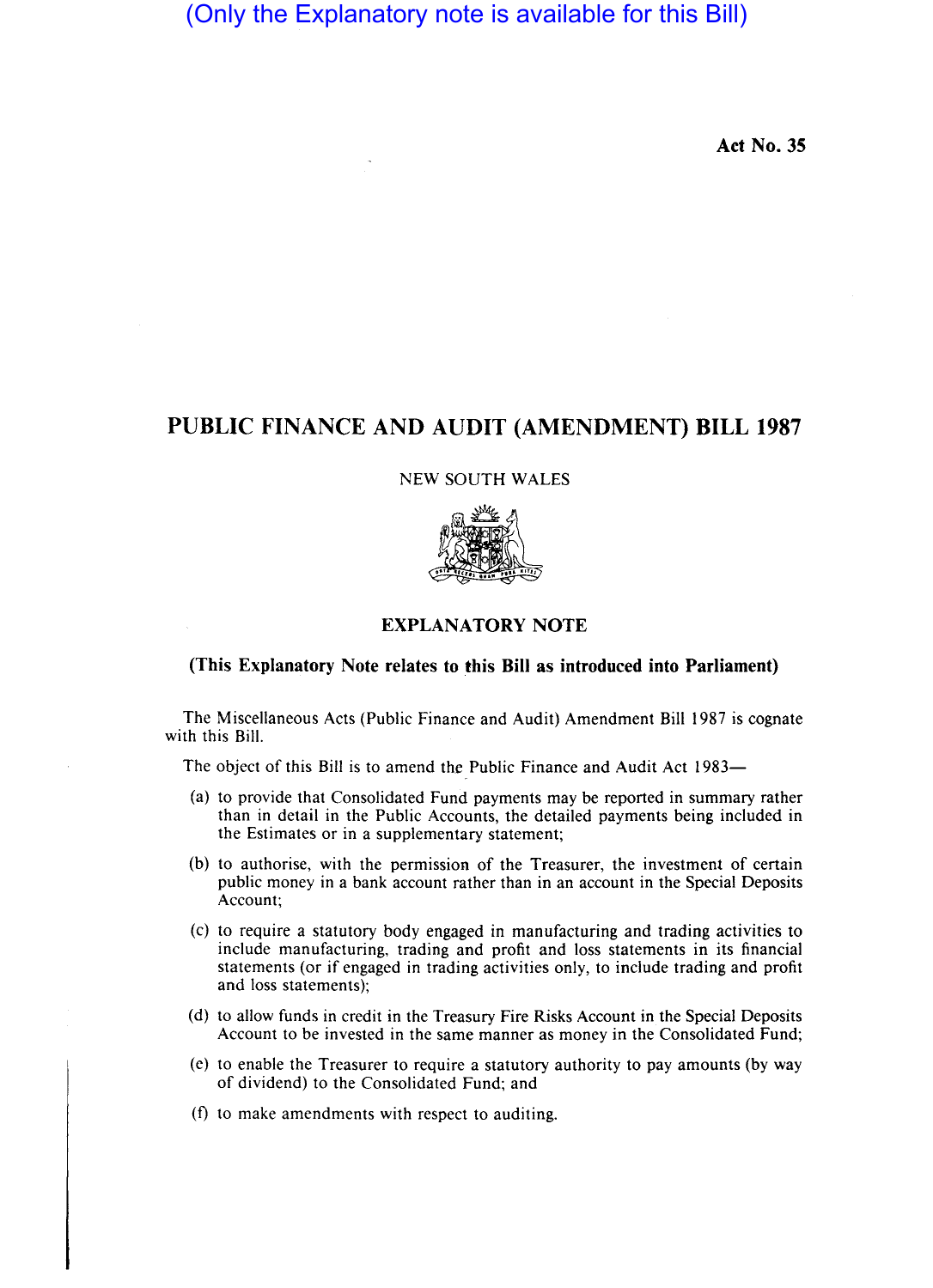Clause I specifies the short title of the proposed Act.

Clause 2 is a formal provision which gives effect to the Schedule of amendments.

Schedule I (I) amends section 6 of the Principal Act to provide that the Public Accounts shall include a summary only of Consolidated Fund payments and to remove the requirement that Consolidated Fund payments be reported in detail.

Schedule 1 (2) inserts proposed section 7 $\lambda$  into the Principal Act which provides—

- (a) for the Auditor-General to certify that information relating to Consolidated Fund payments in the Budget Estimates is in accordance with the accounts and records of the Treasurer; and
- (b) for statements of Consolidated Fund payments in detail certified by the Auditor-General to be presented to the Legislative Assembly if the Budget Estimates are not tabled within 14 days of the Public Accounts.

Schedule I (3) amends section 17 of the Principal Act to enable the Treasurer to authorise the operation of a bank account by a statutory body specified in Schedule 2 to that Act, to close any account established in the Special Deposits Account with respect to the statutory body and to transfer the balance to the bank account.

Schedule I (4) (a) amends section 35 of the Principal Act to make it clear that the Auditor-General may appoint a firm to be an auditor for the purposes of the Principal Act.

Schedule 1 (4) (b) amends section 35 of the Principal Act to make it clear that the Auditor-General may authorise the Deputy Auditor-General or an auditor to report to the Treasurer on the results of an inspection, examination and audit carried out under that section.

Schedule I (5) amends section 39 of the Principal Act to provide for the Auditor-General to audit any trust connected with the operations of a statutory body.

Schedule I (6) amends section 418 of the Principal Act to require a statutory body engaged in manufacturing and trading activities to include manufacturing, trading and profit and loss statements in its financial statements (or if engaged in trading activities only, to include trading and profit and loss statements). Provision is also made to enable the Treasurer to dispense, in appropriate circumstances, with the preparation of those statements in which case the statutory body is required to include a statement of income and expenditure or of receipts and payments or a prescribed statement, as the Treasurer may direct.

Schedule 1 (7) amends section 43 of the Principal Act to make it clear that the Auditor-General may authorise the Deputy Auditor-General or an auditor to report to a statutory body, the Minister and the Treasurer on the results of an inspection and audit of the statutory body carried out under that section.

Schedule I (8) amends section 451 of the Principal Act to make it clear that the Auditor-General may authorise the Deputy Auditor-General or an auditor to report to the Department Head, the Minister and the Treasurer on the results of an inspection and audit of the Department carried out under that section.